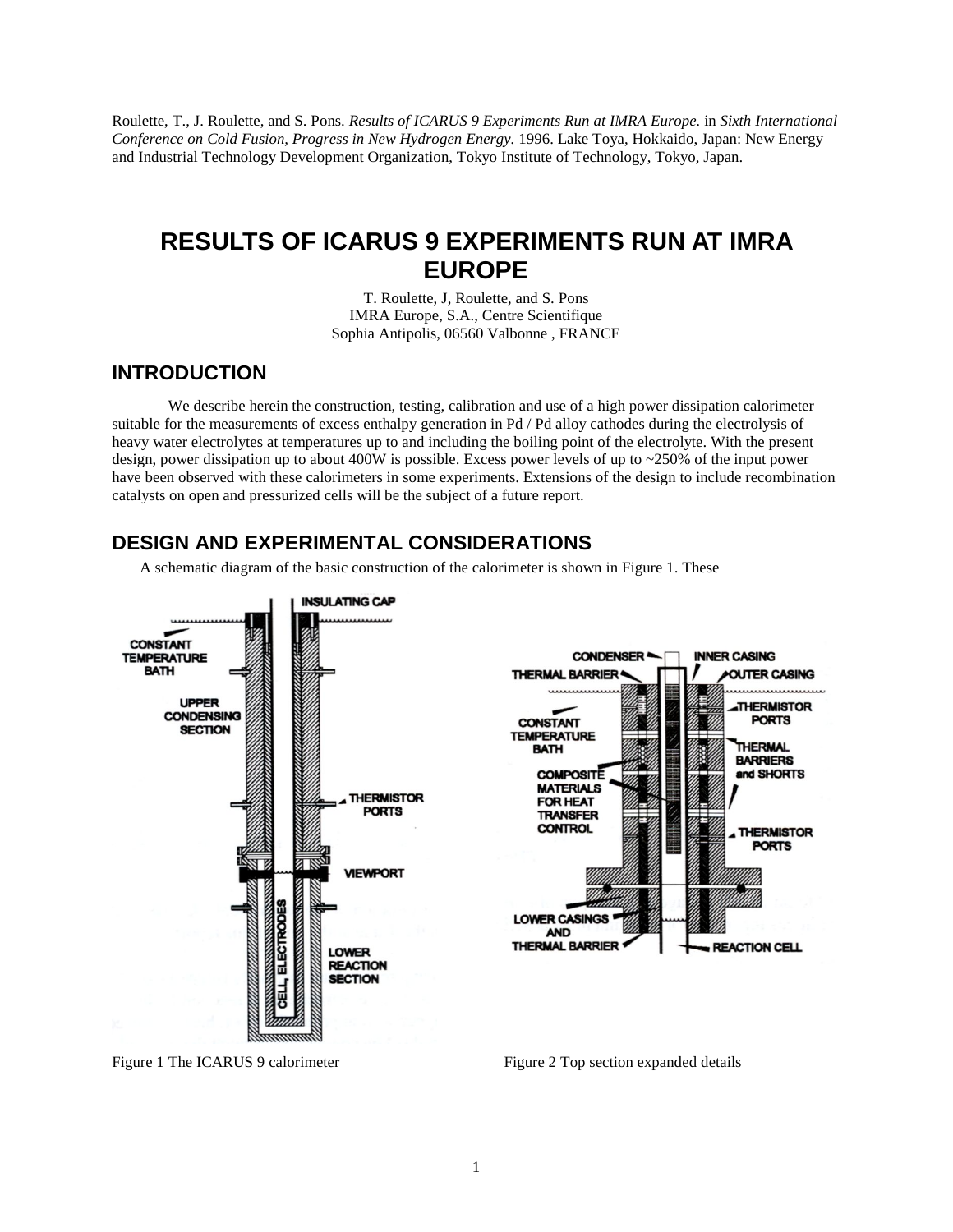calorimeters are much improved in thermal dissipation, sensitivity, precision, and accuracy compared to the original calorimeters used in these laboratories from 1992 to 1995. The present design incorporates better seals at all liquid / casing interfaces, and at the thermistor inlet ports. The view ports are also more robust and clear. The heat transfer characteristics can now be easily be modified at various vertical positions in the inner casing, the inner insulator, and the internal condenser to give more controllable overlap between the various sensitivity zones, Figure 2. The resulting heat transfer| characteristics are now more linear in the radial direction than in previous designs. Foam rise in the calorimeter at the boiling temperature has been minimized.

In the basic configuration, there are three sets of differential temperature measuring thermistors at key vertical locations in the inner and outer casings so that the radial temperature distribution throughout the calorimeter can be characterized conveniently and accurately. The cell potential, cell current, and cell temperature are measured independently, Figures 3-5.

The principle of operation of these calorimeters is straightforward. Power dissipation in the cell is determined by measuring the differences in temperature between the thermistor sets as a function of input power. Excess enthalpy generation is calculated by comparing the data to those obtained by calibration as described below. It is pointed out that these calorimeters have been used thus far primarily for measurements in the steady state, i.e. when the input power levels, bath temperature, and the rates of electrochemical and ohmic enthalpy generation in the cell are constant. Under these conditions, thermal equilibrium is attained in all sections of the calorimeter. Extensions to measurements in the non-steady state are necessary for larger devices, and are certainly possible (these are beyond the scope of the present report).



Figure 3 Measured cell voltage as a function of time for the duration of the experiment. All data presented in this report are for experiment #4 described in the Table at the end of this report.

The casings in the top section (measuring / condensing section) are thermally isolated from the lower section (reaction section). As the temperature due to an electrochemical reaction in the cell in the bottom section rises, heat is transferred to the upper section primarily by (a) heat contained in the vapor of the solvent rising from the lower section, and (b) by conduction through the walls of the glass reaction cell. We consider that the overall effects of (b) is small compared to effect (a), especially when the contents of the reaction cell are at or near the boiling point. The calorimeter was initially designed primarily for measurements when the cell contents are boiling, but the calorimeter is indeed suited for measurements at all temperatures below the boiling point. In the basic configuration (simple solid casings and insulation) the lower set of thermistors are the most accurate at lower temperatures since they are located closer to the top surface of the solvent. The middle and upper sets of thermistors are located in the upper section, and these are more sensitive as the temperature rises towards boiling.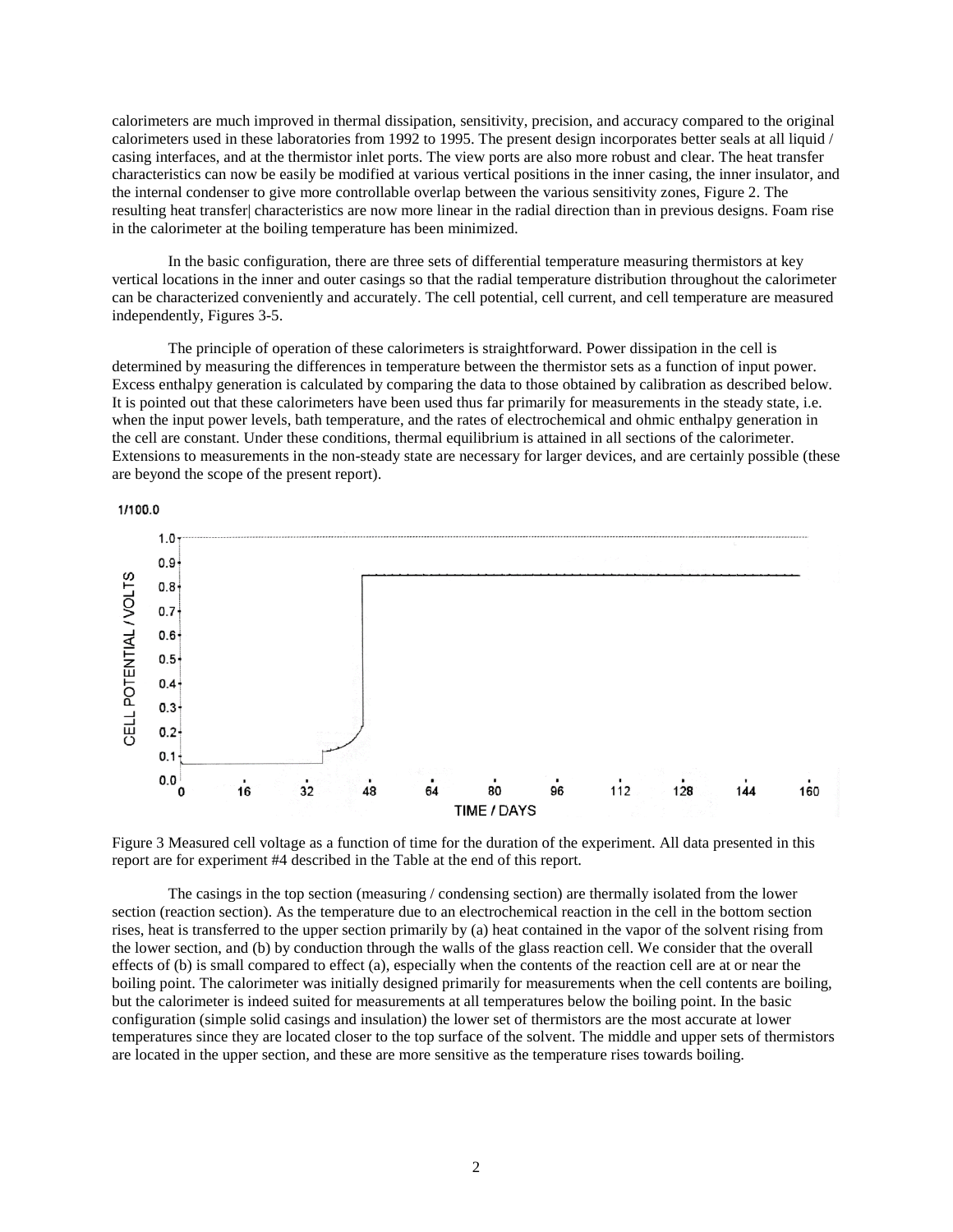

Figure 4 Cell current as a function of time



Figure 5 Internal cell temperature as a function of time.

As the temperature of the solvent rises, the vapor pressure of the fluid also rises and the temperature of the vapor increases progressively in the upper portions of the calorimeter. At boiling, the temperature of the vapor just above the liquid is at the boiling point of the solvent. If the rate of boiling is increased, due either to increased external power input or to excess heat generation, the rate of boiling increases and the height of the hot vapor head rises to increasingly higher levels in the calorimeter. Since the temperature of the vapor cannot exceed the temperature of the boiling liquid at a given atmospheric pressure, the temperature measured at any inner casing thermistor can not exceed the boiling point of the solvent. Therefore, if the bath temperature remains constant, then the temperature difference measured between the inner and outer thermistor of each set will rise to a maximum value, which is independent of the power input level. When this maximum is reached, any increases in the power in the bottom of the cell will have no further effect on the measured temperature difference. For this reason, in the basic configuration, the lower thermistor set is sensitive only at low temperatures (up to about 30 watts of power dissipation in the reaction cell). At higher powers, there is no further changes in the temperature difference at this lower set of thermistors. The middle set of thermistors then become more sensitive, and at very high power dissipation rates, the upper set of thermistors become more sensitive. In other configurations, it is possible to modify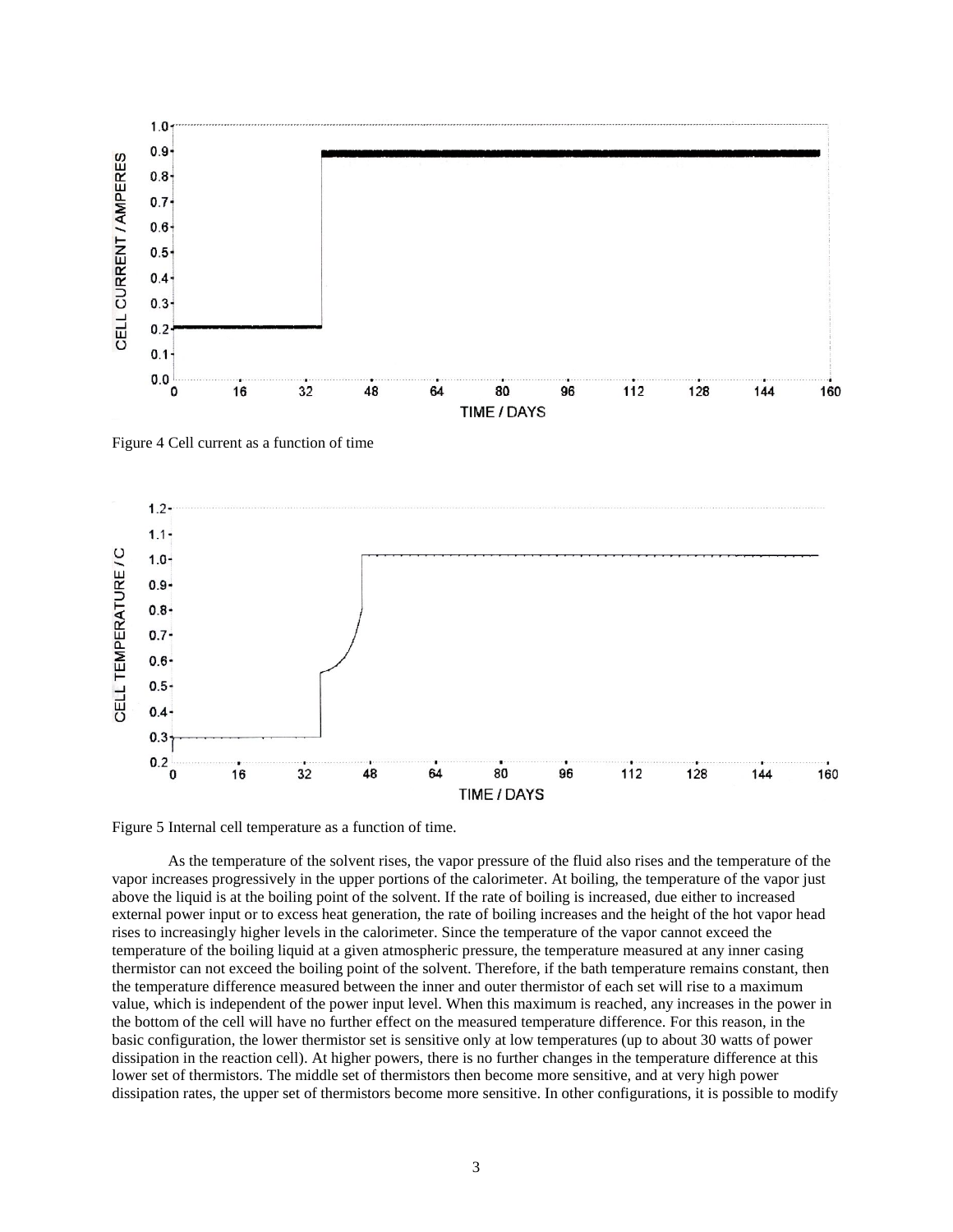the sensitivity of each thermistor set by changing the materials and construction of the internal condenser plug and/or the inner casing, as well as placing annular ring insulators at various heights of the inner casing, and/or thermal shorting devices between the inner and outer section casings. Finally, similar enhancements are obtained by changing the materials in, and the geometry of the insulating barrier between the inner and outer casings, Figure 2.

Due to these operating characteristics, it will be noticed in some of the figures that there are high or low calculated rates of excess enthalpy generation at very low power inputs, especially at the middle and upper thermistor sets. These data must be ignored since they are due to the systematic errors described further below.

The calorimeters are calibrated by several methods, including (a) the electrolysis of (i) light water or (ii) heavy water using Pt cathodes, and (b) encapsulated and open platinum resistor heaters. At thermal equilibrium, the input power and the temperature differences at each set of thermistors is measured over a long time period. The procedure for calibration calls for the application of fixed input powers to the cell for approximately 12 hours. The time constant of the calorimeter is considerably less than this time period, so one obtains a large number of steady state calibration points from which a good statistical average value can be obtained. Gaussian statistics are used to determine histograms and probability functions on each set of input power and temperature difference data sets for each point and for each thermistor set. Non-steady state values at short times after the input power is changed are rejected on the basis of their contribution to the known determinate error (the non-steady state). Rejection of data is continued (up to about 10% of the entire data set) until a zero slope linear fit is found for the temperature difference as a function of input power. The intercept of this line then gives the "best" temperature difference value. Confidence limits and prediction limits are then determined for each set of data. Inflection points for the confidence and prediction curves are then determined, which gives a "best" value of the input power. Gaussian histograms and cumulative curves are additionally determined, from which the "best" mean value of both the temperature difference values and the input power values. If these are in agreement with the values determined by the previous method, then they are accepted. If not, they are rejected and the measurements are repeated. Generally, calibrations are always very reliable at power inputs above about 3W. When the calorimeter is serviced after each experiment, the calibration curves are carefully checked by re-calibration at several input powers to assure that the calibrations have not changed during the prior operating or servicing period.

Following this procedure, calibrations curves are constructed over the entire input power range of the calorimeter for each of the thermistor sets. For simplicity in on-line data monitoring, best fit curves are calculated by linear and non-linear regression analysis over various sections of the calibration data. We use a variety of basis trial models such as Boltzman, multiple exponential, sigmoidal Gompertz, sigmoidal logistical, Weibull, Richards, and Hill functions. The calibration curves shown in this report were obtained from such composite best fit curves through all of the experimental calibration power / temperature data, and then plotted at integer values of the input power. Segments to these curves are almost always added to these curves for very low values (<2-3W) of input power since the error between the actual values and fitted curves were about 5%.

During an experiment, measurements identical to those used in the calibration method are made, and the temperature differences between the three sets of thermistors are compared with those of the blanks, at the same input power level, see, for example, Figure 6. If there are any excess enthalpy effects, then the data points will fall above the input power - thermistor difference temperature calibration lines. The horizontal distance from a high data point to the calibration line to the right gives the value of the excess enthalpy generation rate. Excess enthalpy effects cannot be observed at high temperatures at the bottom thermistor set. Figures 7-9 reflect these calculated rates of excess power generation at each of the three thermistor sets. Derived analyses may then be calculated from these data: for example the excess power percentage of input power, the excess energy, and the accumulated excess energy as a function of time; see Figures 10 and 11.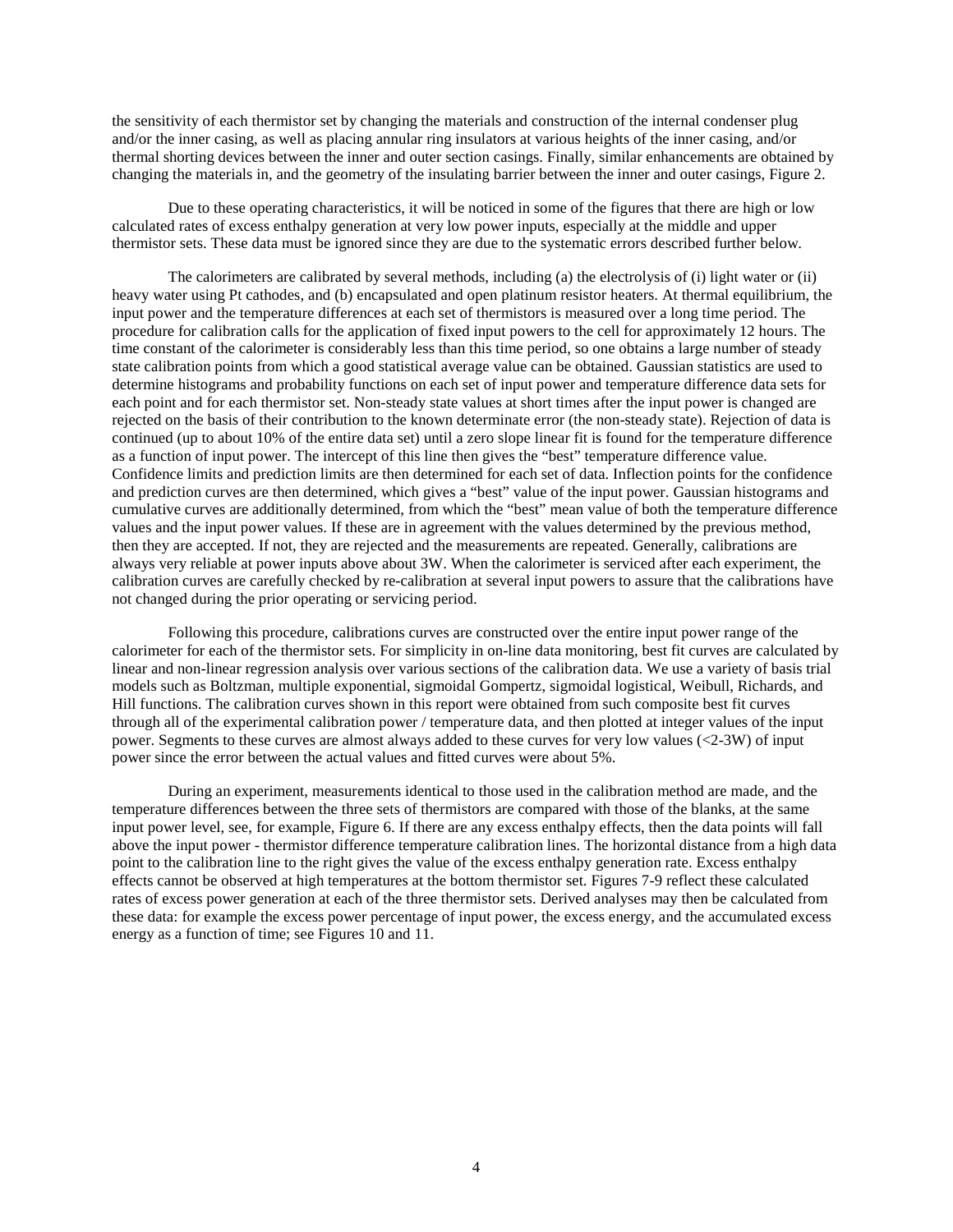

Figure 6 Average values of consecutive sets of 25 points of temperature differences at the top set of thermistors as a function of the average cell input power. Calibration: squares; Data: circles.



Figure 7 Excess power as a function of time measured at the top thermistor set.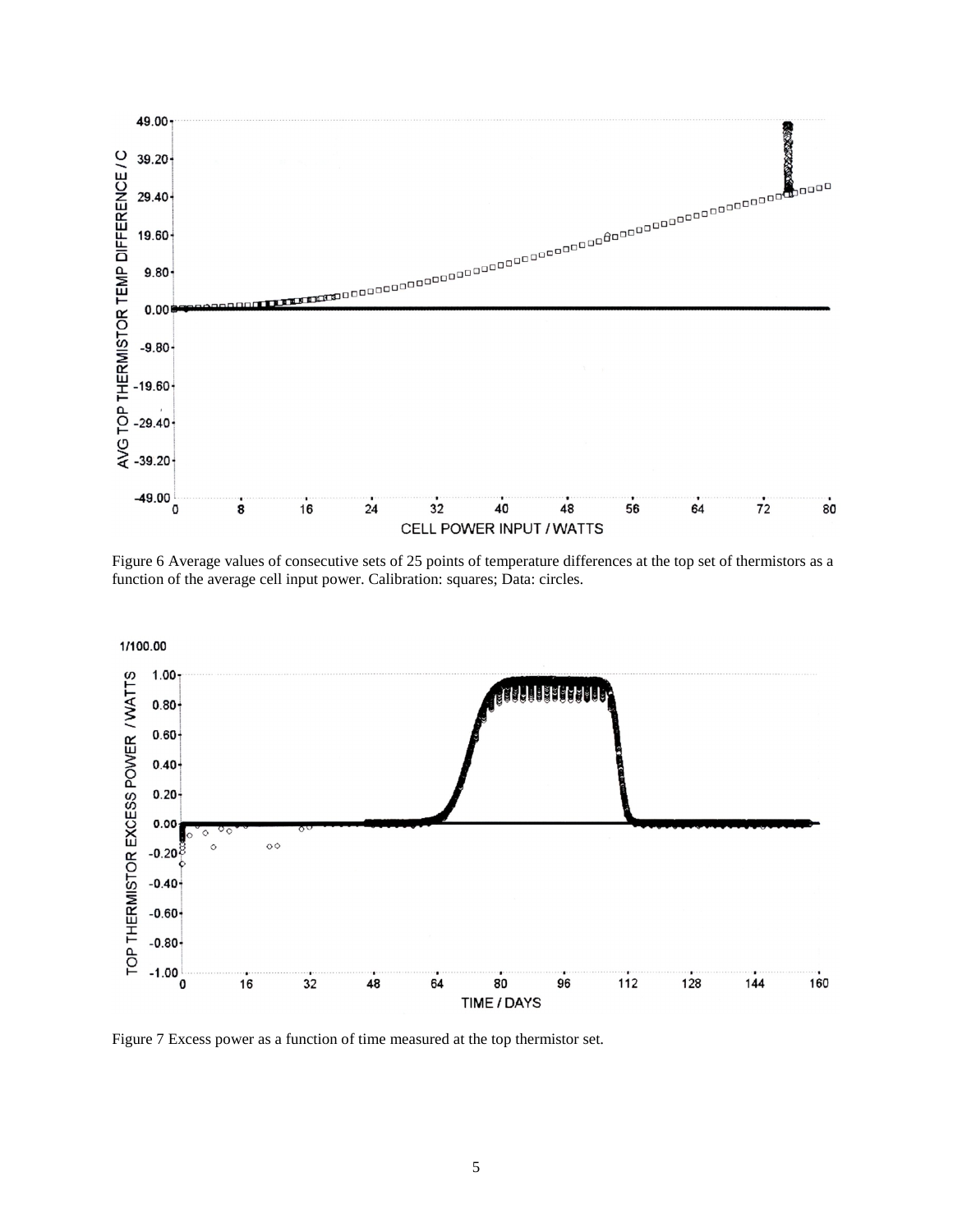

Figure 8 Excess power as a function of time measured at the middle thermistor set.



Figure 9 Excess power as a function of time measured at the bottom thermistor set.

It has been pointed out previously that there can be anomalous values of excess heat or cooling observed in these experiments. Such anomalies are seen in the experimental response curves for each of the top, middle, and bottom thermistor pairs. These anomalies must always occur during periods of the non-steady state which may be imposed externally or internally on the experiment. Low anomalous values of heat generation (i.e. cooling) must appear during (a) the period immediately following the addition to the cell of solvent which is colder than the cell contents, (b) the period immediately following an increase in the input power, (c) the period immediately following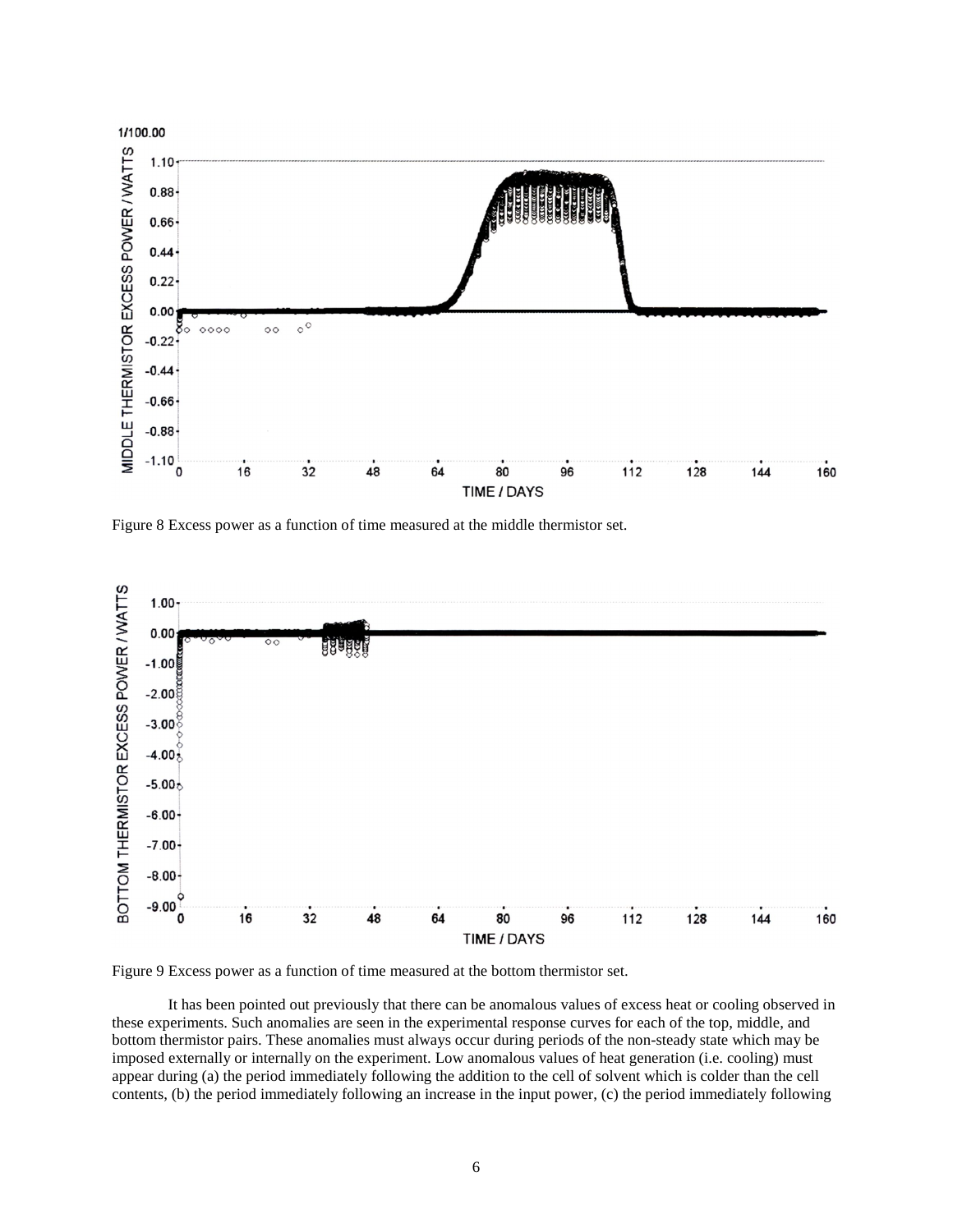an increase in the bath temperature, and in general, (d) the period immediately following any event in which the interior casing of the calorimeter becomes cooler with respect to the exterior casing and which does not result in an exactly compensating decrease in the input power

Anomalous high values of excess heat must be observed during (a) the period immediately following the addition to the cell of solvent which is warmer than the cell contents, (b) the period immediately following an decrease of the power input to the cell, (c) the period immediately following a decrease in the bath temperature, (d) the period immediately following the onset of any excess enthalpy generation in the cell, and in general, (e) the period immediately following any event in which the interior casing of the calorimeter becomes warmer with respect to the exterior casing and which does not result in an exactly compensating increase in the input power.



Figure 10 Excess power percentage of input power as a function of time: top thermistor set.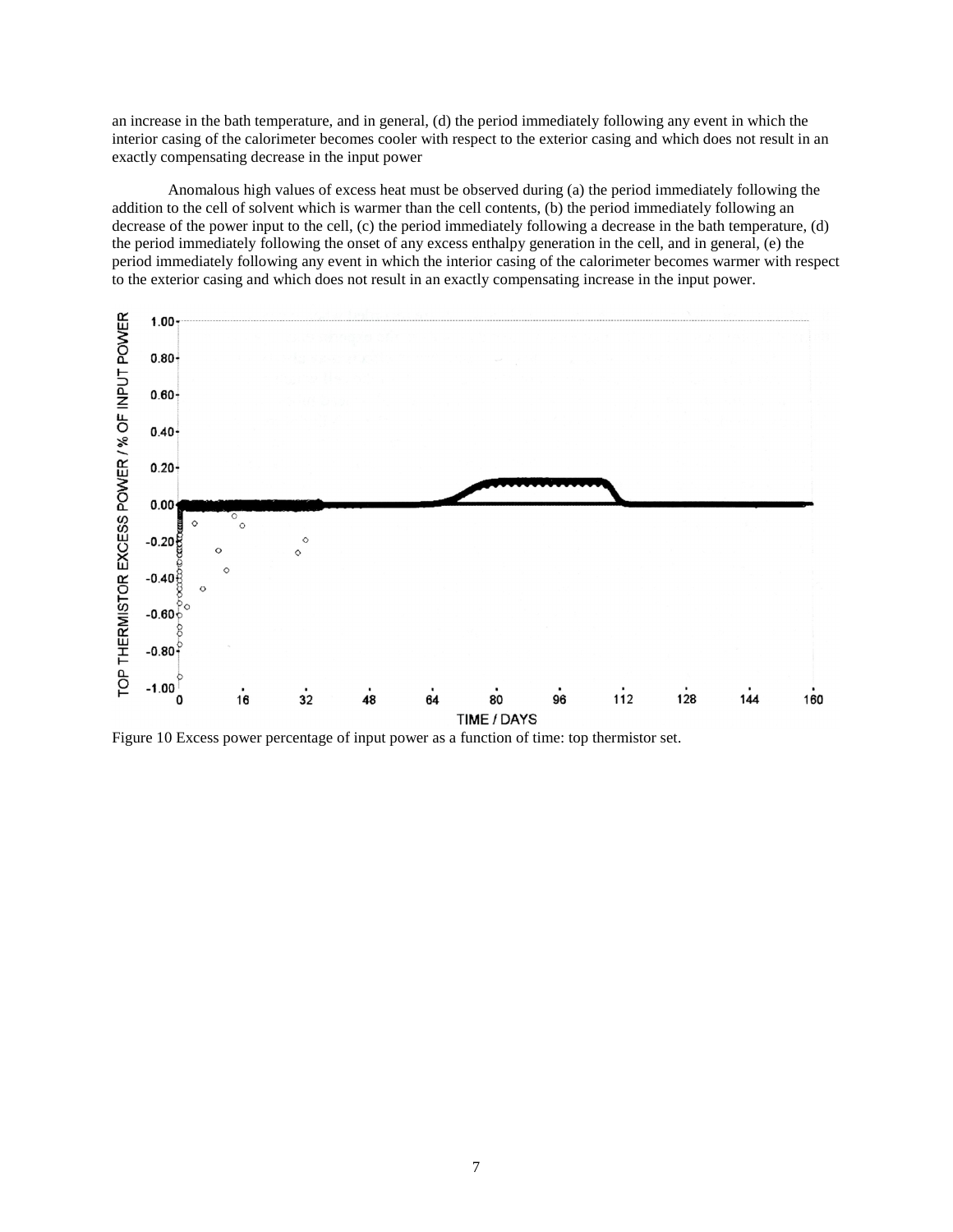

Figure 11 Accumulated excess energy as a function of time: top thermistor set.

Each of the perturbations listed in the last paragraph are non-equilibrium effects. Attention therefore is normally focused only to those data which are recorded when the cell is known to be at thermal equilibrium, i.e. at the majority of the data points in the experiments reported here.

One is also cognizant of the fact that non-equilibrium effects may also be imposed by ambient conditions of the laboratory environment on the components of the cell which pass from the calorimeter into the ambient air, such as cables and leads, the glass lead tubes, the plastic plugs, and the plastic condenser. Conduction effects can certainly affect the stability of the measurements. For this reason, the fluctuation of the air temperature in the laboratory is always maintained to  $+/-0.15^{\circ}C$ , and within  $+/-0.5^{\circ}C$  of the bath temperature. The fluctuations are therefore reduced to negligible values, and there are observable fluctuations of +/- 0.05°C only at very low power inputs and at the top thermistor only.

The table below summarizes the last set of 7 experiments undertaken with the new calorimeter system at IMRA Europe. As can be seen, the experiments fall into two clear categories of success or failure. Long charging times at low current densities, and careful experimental protocols are always utilized in the experiments, and tend to increase the success rate of excess enthalpy generation. However, the necessary condition for excess enthalpy generation remains the quality and preparation of the cathode materials and electrolyte. A more careful investigation of the materials properties and preparation continues, and these studies have certainly led to increased excess enthalpy generation rates for longer periods of time. These studies will be detailed in our future reports.